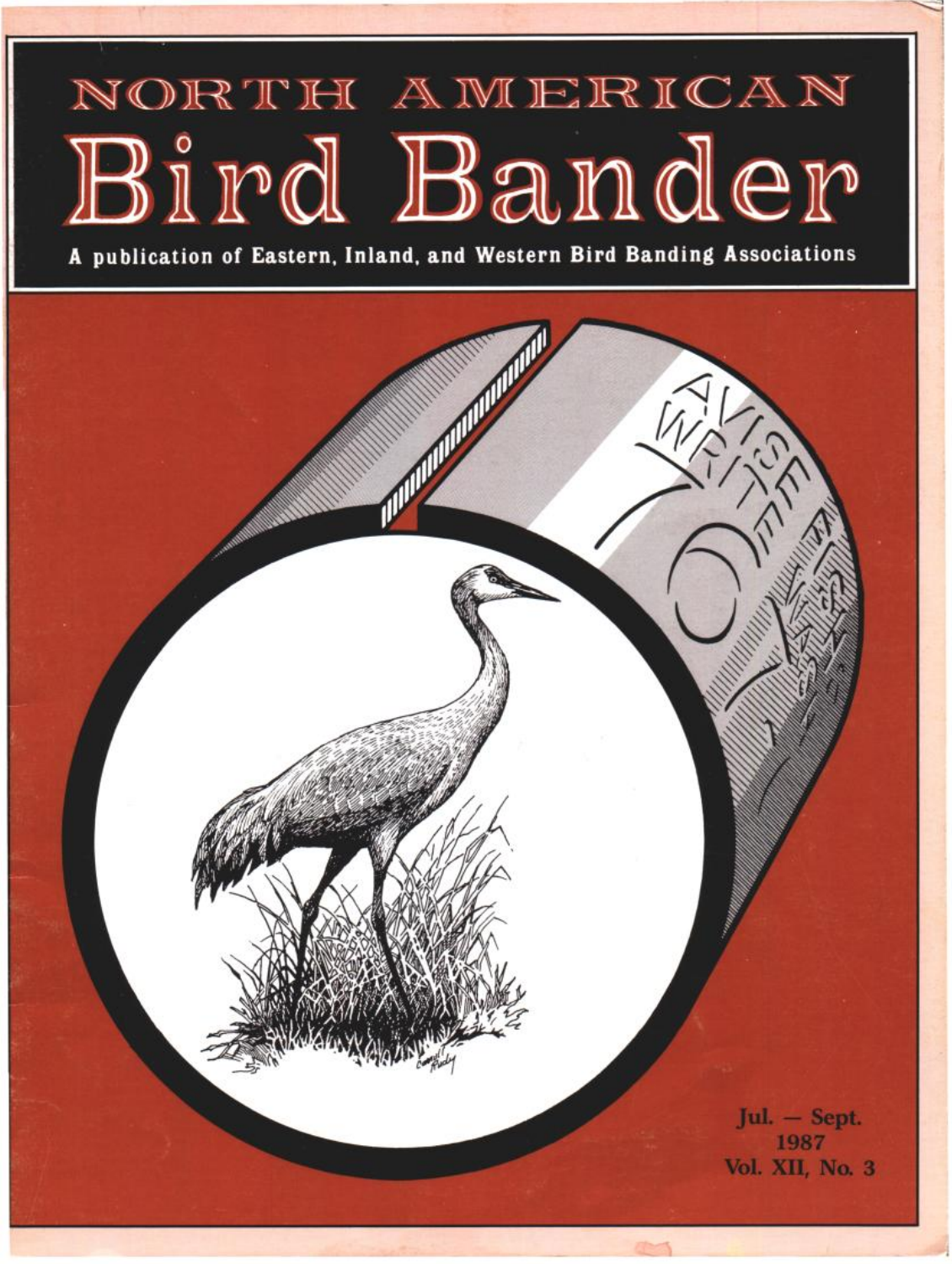|                                         | <b>Officers</b>                                                                       |                                                                                                                            |                                                                             |
|-----------------------------------------|---------------------------------------------------------------------------------------|----------------------------------------------------------------------------------------------------------------------------|-----------------------------------------------------------------------------|
|                                         | <b>President</b> Frederick S. Schaeffer<br>1650 14th Avenue                           | 1st Vice-President Don Schwab                                                                                              | Box 847                                                                     |
|                                         | Vero Beach, FL 32960<br>Secretary Eileen Kokorsky<br>11 King Court<br>Wayne, NJ 07470 | 2nd Vice-President                                                                                                         | Suffolk, VA 23434<br>Judith Bell<br>RD 3, Box 61<br>Newark Valley, NY 13811 |
|                                         | Treasurer Donald Mease<br>RD#2, Box 436A<br>Hellertown, PA 18055                      | 3rd Vice-President Robert P. Yunick                                                                                        | 1527 Myron Street<br>Schenectady, NY 12309                                  |
| <b>Eastern Bird Banding Association</b> |                                                                                       |                                                                                                                            | Editor Robert J. Pantle<br>35 Logan Hill Rd.<br>Candor, NY 13743            |
|                                         | Robert Pantle<br>Ralph Bell<br>Mary Doscher<br>Howard Fischer                         | <b>Councillors</b><br>Ken Clark<br>Pat Melville<br>William Oberman<br>Walt Protzman<br>(past president)<br>Mickie Mutchler | Susan Blackshaw<br>Peter Polisse, Jr.<br>Jeffrey Spendelow<br>Leon Wilson   |

**Eastern Regional News is published quarterly in North American Bird Bander by the Eastern Bird Banding Association. Applications for membership and**  changes of address should be sent to the Treasurer. The dues: Active Members-\$10.00 per year; Sustaining Members-\$18.00 per year; Student Members-\$8.00 **per year; Family Membership add \$2.00 to any category; Institutional Membership--\$15.00; Life Membership--S200.00; Non-subscribing Members--S3.00 per year. Canadian and foreign memberships add \$4.50. Contributions to the Eastern Bird Banding Association are tax deductible.** 

**Inland Bird Banding Association** 

**3636 Williams Dearborn, MI 48124 Secretary Carol Rudy W. 3866 Hwy. H. Chilton, WI 53014 Treasurer C. Holmes Smith 6305 Cumberland Rd., SW Sherrodsville, OH 44675 Board of Directors** 

**Dr. Edwin C. Franks Jane Olyphant** 

**Dr. Donald G. Varner Nathaniel Whitney** 

**Membership Secretary Allen E. Valentine, 17403 Oakington Court, Dallas, TX 75252** 

**Inland Regional News is published quarterly in North American Bird Bander by Inland Bird Banding Association. Application for membership and notices**  of change of address should be sent to the Treasurer. The active members will receive BOTH North American Bird Bander and Inland Bird Banding Newsletter **lquarterlyl: Annual dues per calendar year: ACTIVE MEMBERSHIPS: Regular Member--S15.00; Sustaining--S25.00; Benefactor--S200.00 per year;**  Life-\$1000.00 (in full, or 5 annual payments of \$40.00). IN ACTIVE MEMBERSHIPS: North American Bird Bander-\$10.00; Inland Bird Banding Newsletter-\$5.00. **INSTITUTIONAL SUBSCRIPTIONS: \$15.00 U.S. and \$20.00 Foreign, including Canadian.** 



**Western Bird Banding Association** 

**President** Dr. W. B. Quay **2003 Ida Street Napa, CA 94558 Secretary Ruth Ogden Russell**  2901 E. Second St. **Tucson, AZ 85716 Treasurer Dr. Howard L. Cogswell 1548 East Avenue**  Hayward, CA 94541

**Officers** 

**President 4100 N. Romero, #108**  1st Vice-President Dr. David F. DeSante **Point Reyes Bird Observ. 4990 Shoreline Hwy Stinson Beach, CA 94970**  2nd Vice-President Dr. Stephen M. Russell **Dept. Ecol. & Evol. Biology University of Arizona Tucson, AZ 85721**  Immediate Past Dr. Robert C. Tweit **Tucson, AZ 85705** 

Dr. Carl D. Barrentine<br>Dept. of Biology **Dept. of Biology College of Forestry, 9001 Stockdale Highway University of Idaho**  Bakersfield, CA 93309 **Term expires 1988 Term expires 1987** 

**Directors at Large**<br><sup>2</sup> Dr. Kerry P. Reese **Wildlife Range Science**<br>University of Idaho

**Applications for membership in the Western Bird Banding Association should be sent to the Treasurer. All classes of membership are by calendar**  year only and receive North American Bird Bander. Membership classes are: Active Member-\$13.00 per year; Sustaining Member-\$26.00 per year; Non**subscribing Member--S3.00 per year; Life Member--S260.00. Outside the U.S. postage must be added to each membership fee, excepting that for Life Membership.** 

**CHANGE OF ADDRESS?** Members of each banding association (EBBA, IBBA, WBBA) should inform the Treasurer of their association(s) as soon as possi**ble concerning aplanned change of address. There is otherwise the hazard of not receiving NABB, since the U.S. Post Office does not forward mail of this type.** 

**President John J. Flora** 

## **Officers**

**Terms expire 1987 Terms expire 1988 Terms expire 1989** 

**1st Vice-President Dr. Noel Cutright 3352 Knollwood West Bend, WI 53095 2nd Vice-President Peter C. Petersen Box 966 Davenport, IA 52805**